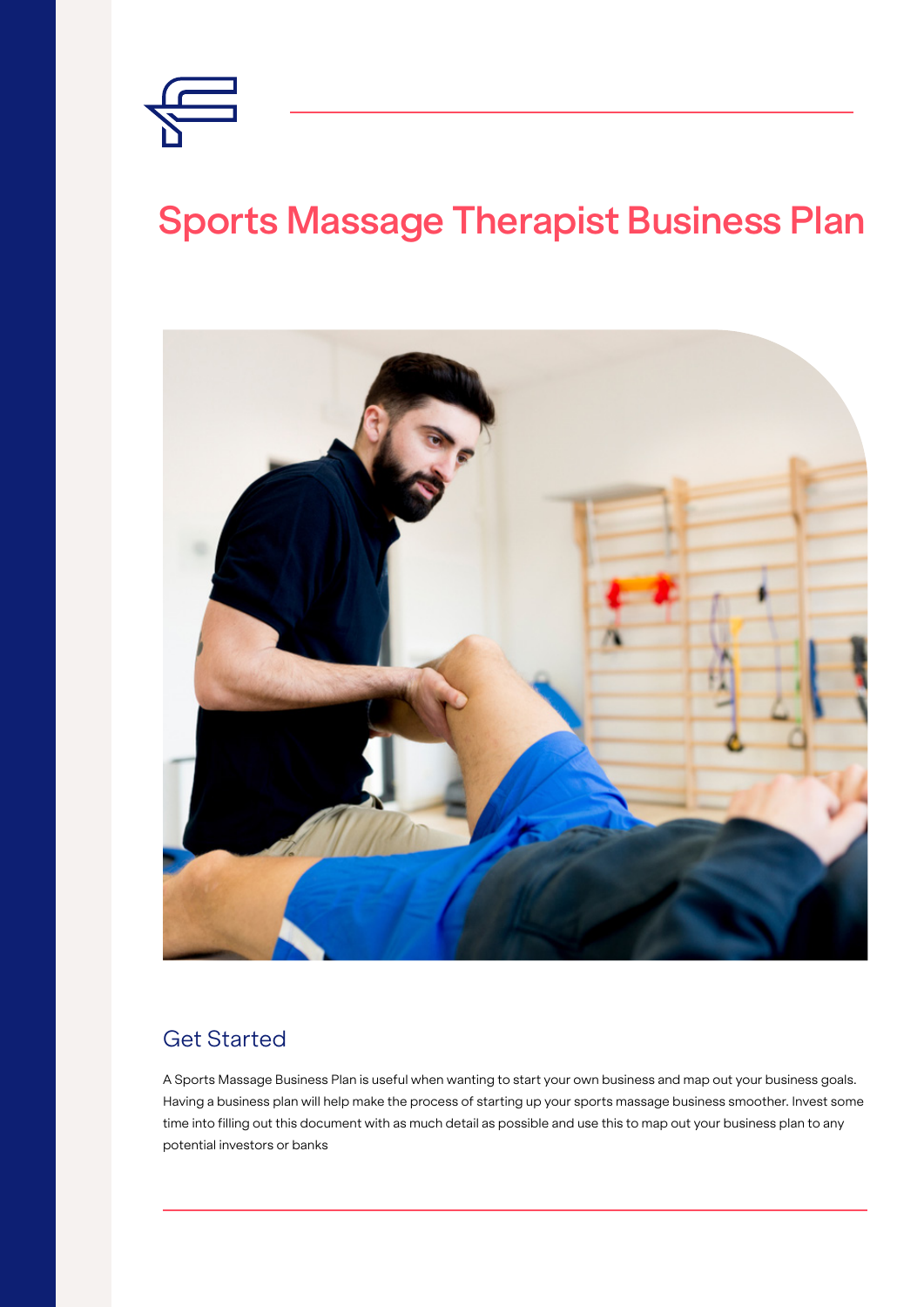# **Setting Up: Business and Owner Details**



| Business name:                                       |  |
|------------------------------------------------------|--|
| Owner(s) name:                                       |  |
| Business address and postcode:                       |  |
|                                                      |  |
|                                                      |  |
|                                                      |  |
|                                                      |  |
| Business telephone number:                           |  |
| Business email address:                              |  |
| Home address and postcode (if different from above): |  |
|                                                      |  |
|                                                      |  |
|                                                      |  |
|                                                      |  |
| Home telephone number (if different from above):     |  |
| Home email address (if different from above):        |  |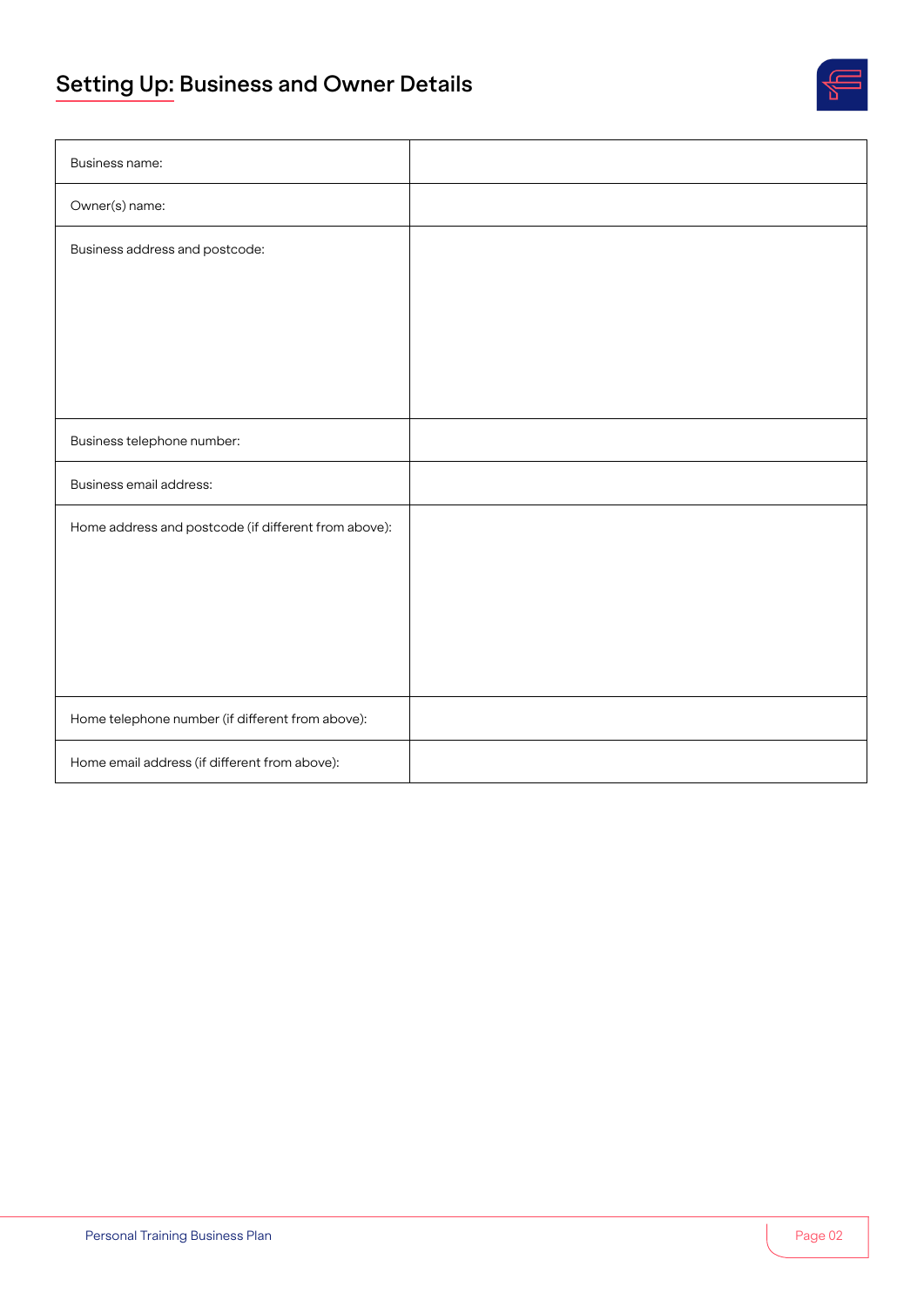### **Section 1: Summary**

| 1.1 Business summary:  |  |
|------------------------|--|
|                        |  |
|                        |  |
| 1.2 Business aims:     |  |
|                        |  |
|                        |  |
| 1.3 Financial summary: |  |
|                        |  |
|                        |  |
|                        |  |

# **Elevator Pitch: Pitch you business plan**

| 1.4 Your business name: |  |
|-------------------------|--|
| 1.5 Strap line:         |  |
|                         |  |
| 1.6 Elevator pitch:     |  |
|                         |  |
|                         |  |
|                         |  |
|                         |  |

01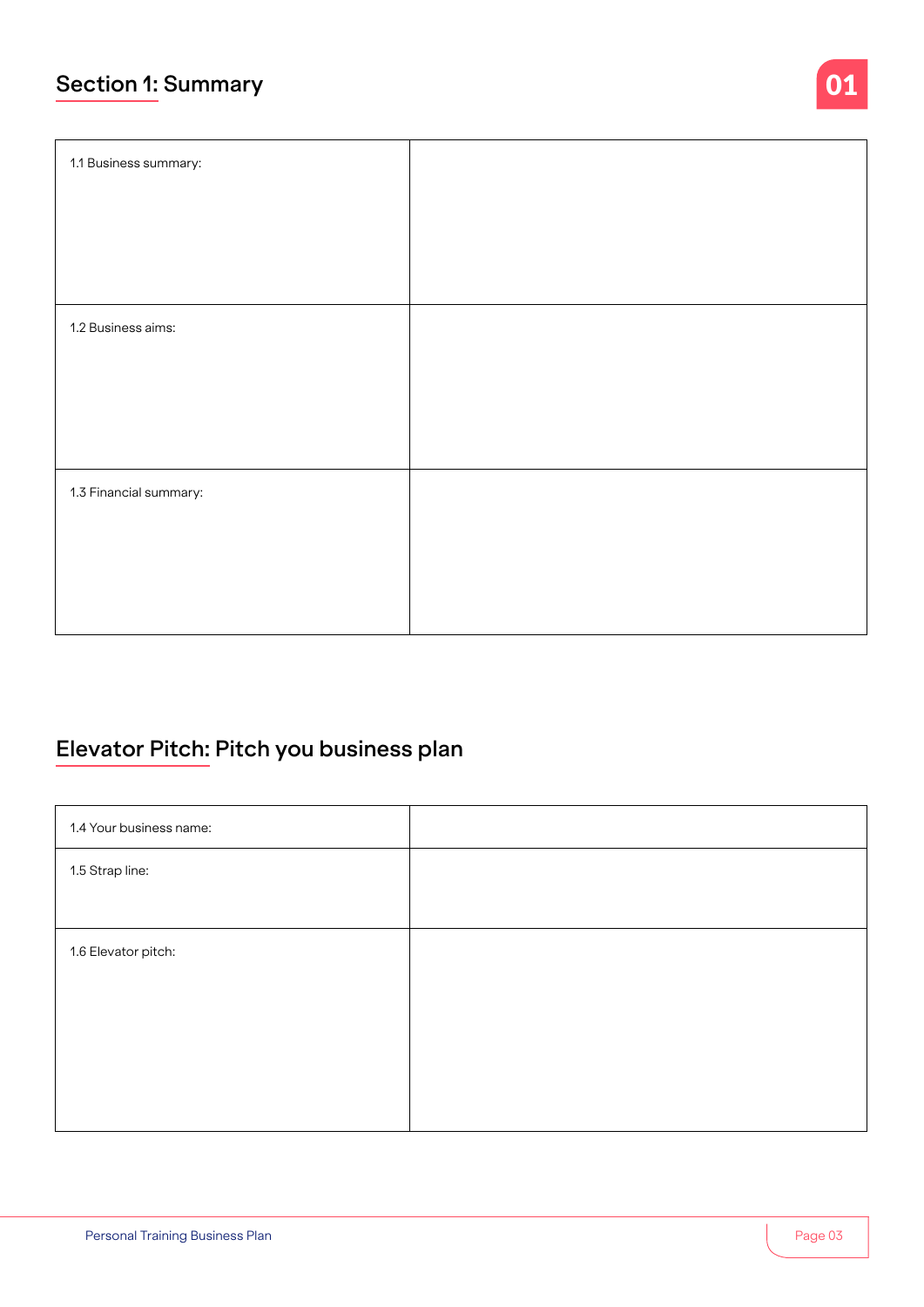# **Section 2: Personal background**

| 2.1 Why do you want to run your own personal training business? |  |
|-----------------------------------------------------------------|--|
|                                                                 |  |
|                                                                 |  |
| 2.2 Previous work experience:                                   |  |
|                                                                 |  |
|                                                                 |  |
| 2.3 Qualifications and education:                               |  |
|                                                                 |  |
|                                                                 |  |
| 2.4 Training                                                    |  |
|                                                                 |  |
|                                                                 |  |
| 2.5 Any additional training you want to complete:               |  |
|                                                                 |  |
|                                                                 |  |
| 2.6 Hobbies and interests:                                      |  |
|                                                                 |  |
|                                                                 |  |
| 2.7 Additional information:                                     |  |
|                                                                 |  |
|                                                                 |  |

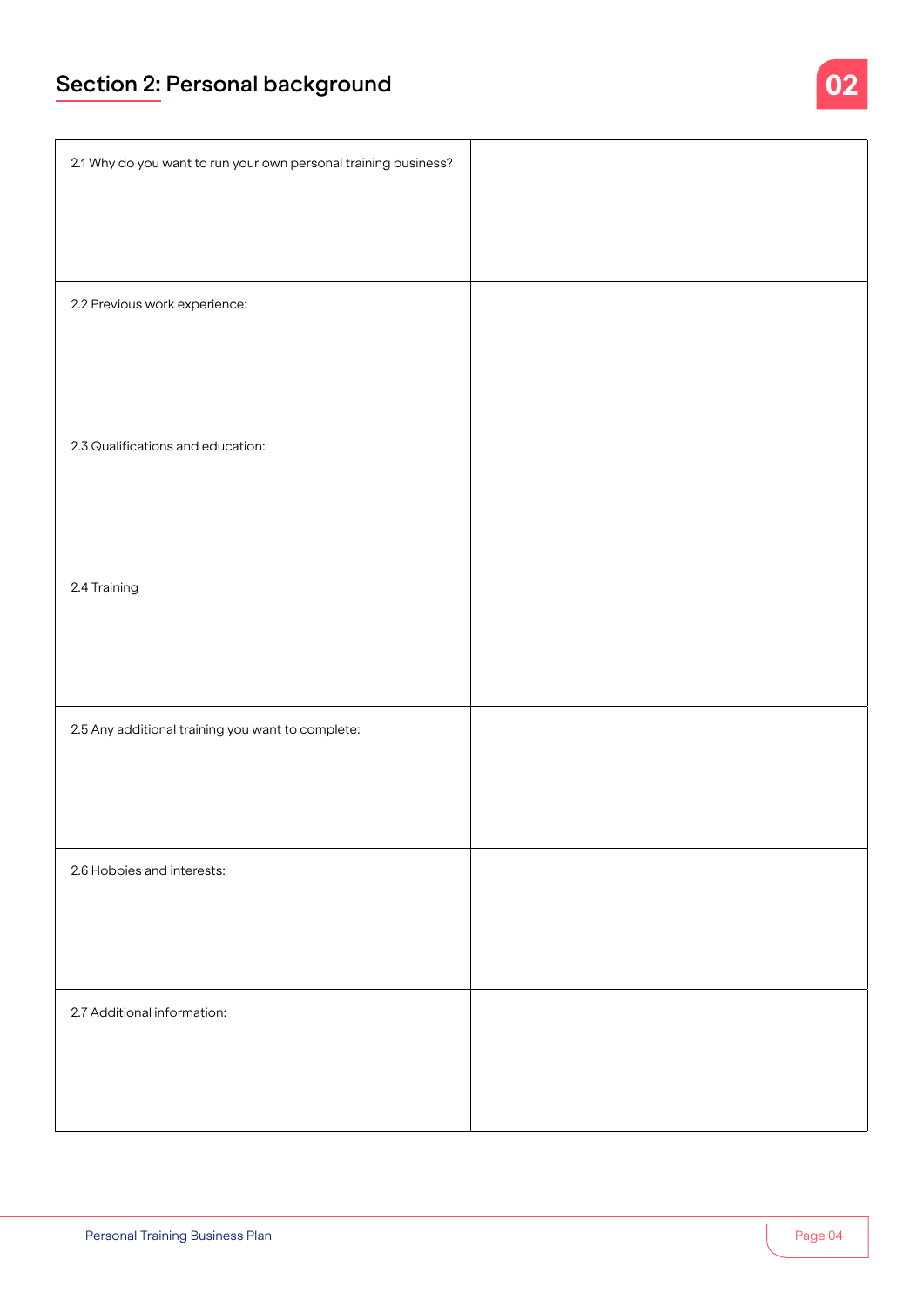### **Section 3: Products and services**

| 3.1 What are you going sell? (please tick)                                 | A product<br>A service |
|----------------------------------------------------------------------------|------------------------|
| 3.2 Describe the basic product/service you are going to sell:              |                        |
| 3.3 Describe when you are planning on selling your product and<br>service: |                        |
| 3.4 Additional information:                                                |                        |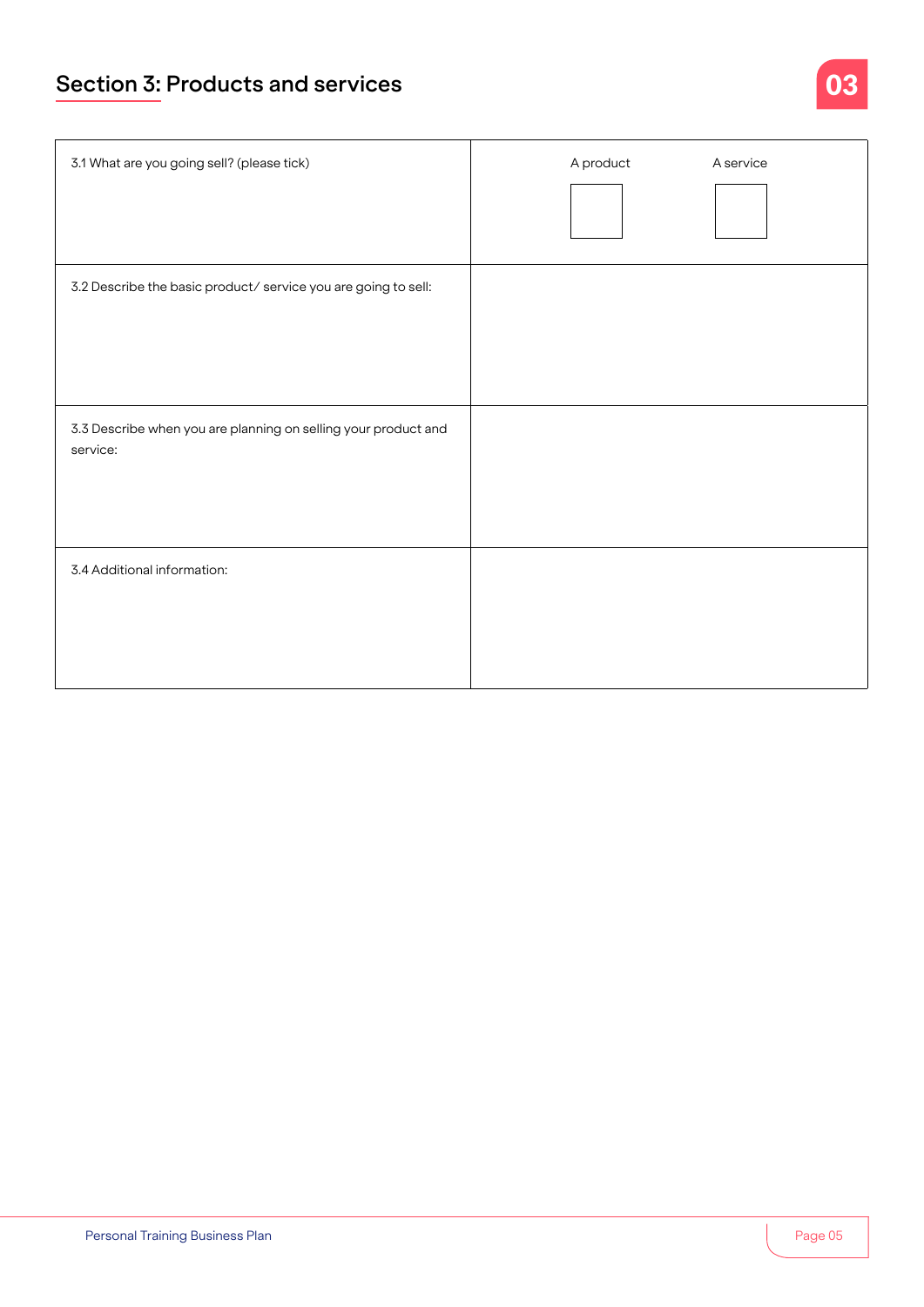### **Section 4: The market**

|   |   | - |
|---|---|---|
|   |   |   |
| - | _ | - |
|   |   |   |

| 4.1 Are your target market (please tick):                                  | Individuals | <b>Businesses</b> | Both |
|----------------------------------------------------------------------------|-------------|-------------------|------|
| 4.2 Describe your typical customer:                                        |             |                   |      |
| 4.3 Where is your target market?                                           |             |                   |      |
| 4.4 What prompts your customers to buy your product/service?               |             |                   |      |
| 4.5 What factors help your customers choose which business to<br>buy from? |             |                   |      |
| 4.6 Have you sold products/services to customers already?<br>(please tick) | Yes         | No                |      |
| If answered "Yes", please give details                                     |             |                   |      |
| 4.7 Have you got customers waiting to buy your products?<br>(please tick)  | Yes         | $\mathsf{No}$     |      |
| If answered "Yes", please give details                                     |             |                   |      |
| 4.8 Additional information:                                                |             |                   |      |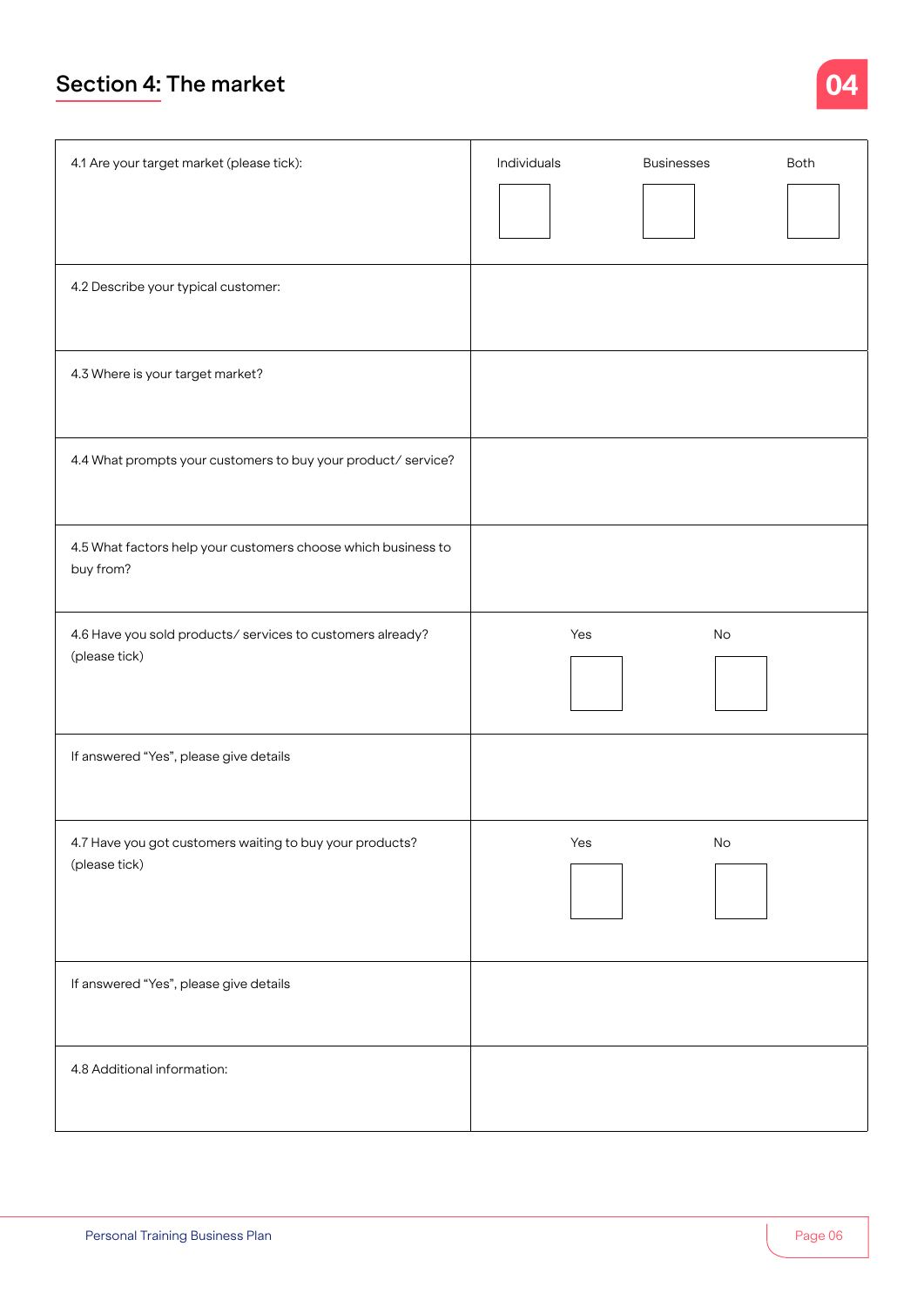### **Section 5: Market research**

| 5.1 Key research findings:                      |  |
|-------------------------------------------------|--|
| 5.2 Key findings from field research - customer |  |
| questionnaires:                                 |  |
|                                                 |  |
| 5.3 Additional information:                     |  |
|                                                 |  |
|                                                 |  |

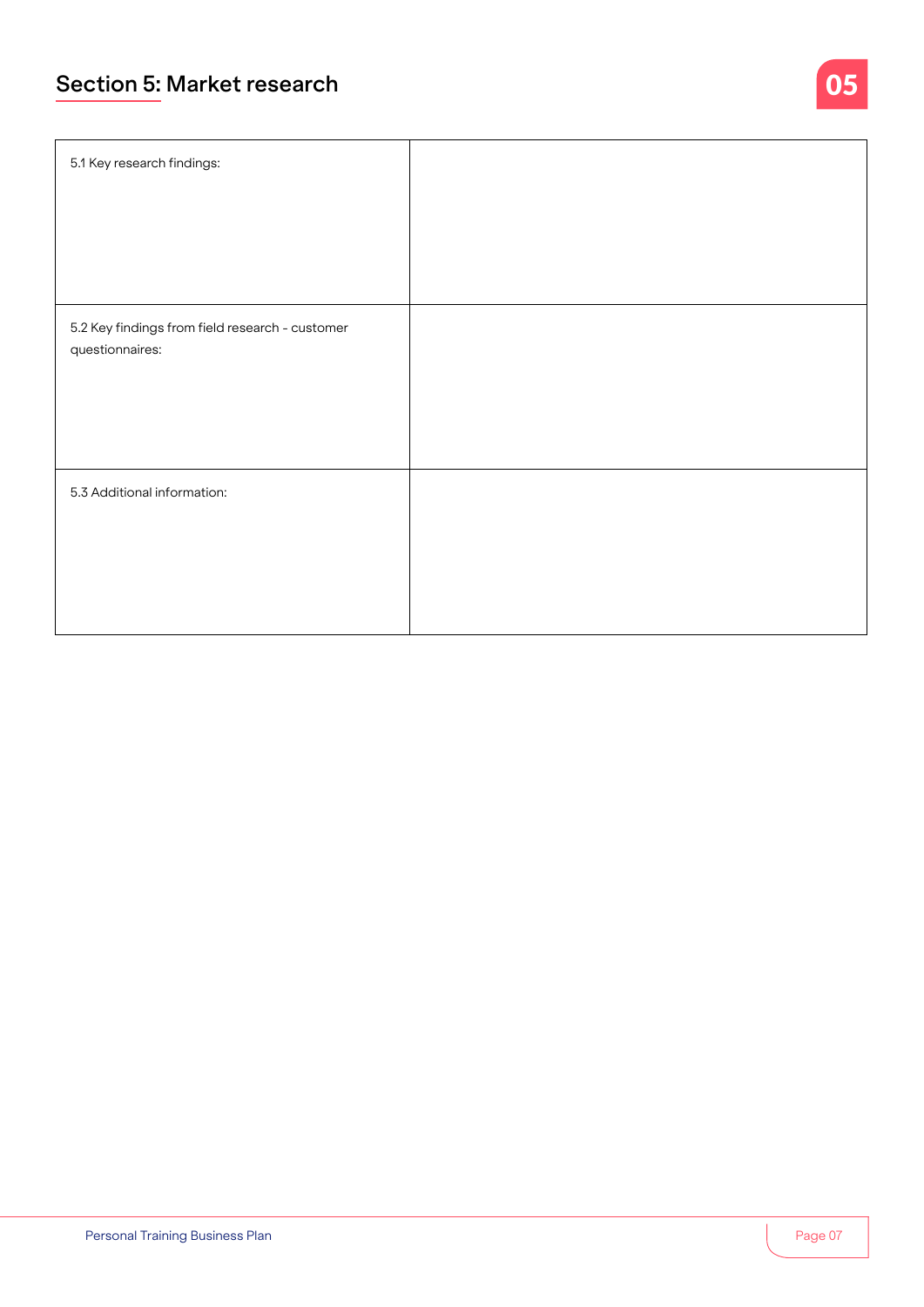| What are you going to do? | Why have you chosen this marketing approach? | How much will it cost? |
|---------------------------|----------------------------------------------|------------------------|
|                           |                                              |                        |
|                           |                                              |                        |
|                           |                                              |                        |
|                           |                                              |                        |
|                           |                                              |                        |
|                           |                                              |                        |
|                           |                                              |                        |
|                           |                                              |                        |
|                           |                                              |                        |
|                           |                                              |                        |
| Final cost:               |                                              |                        |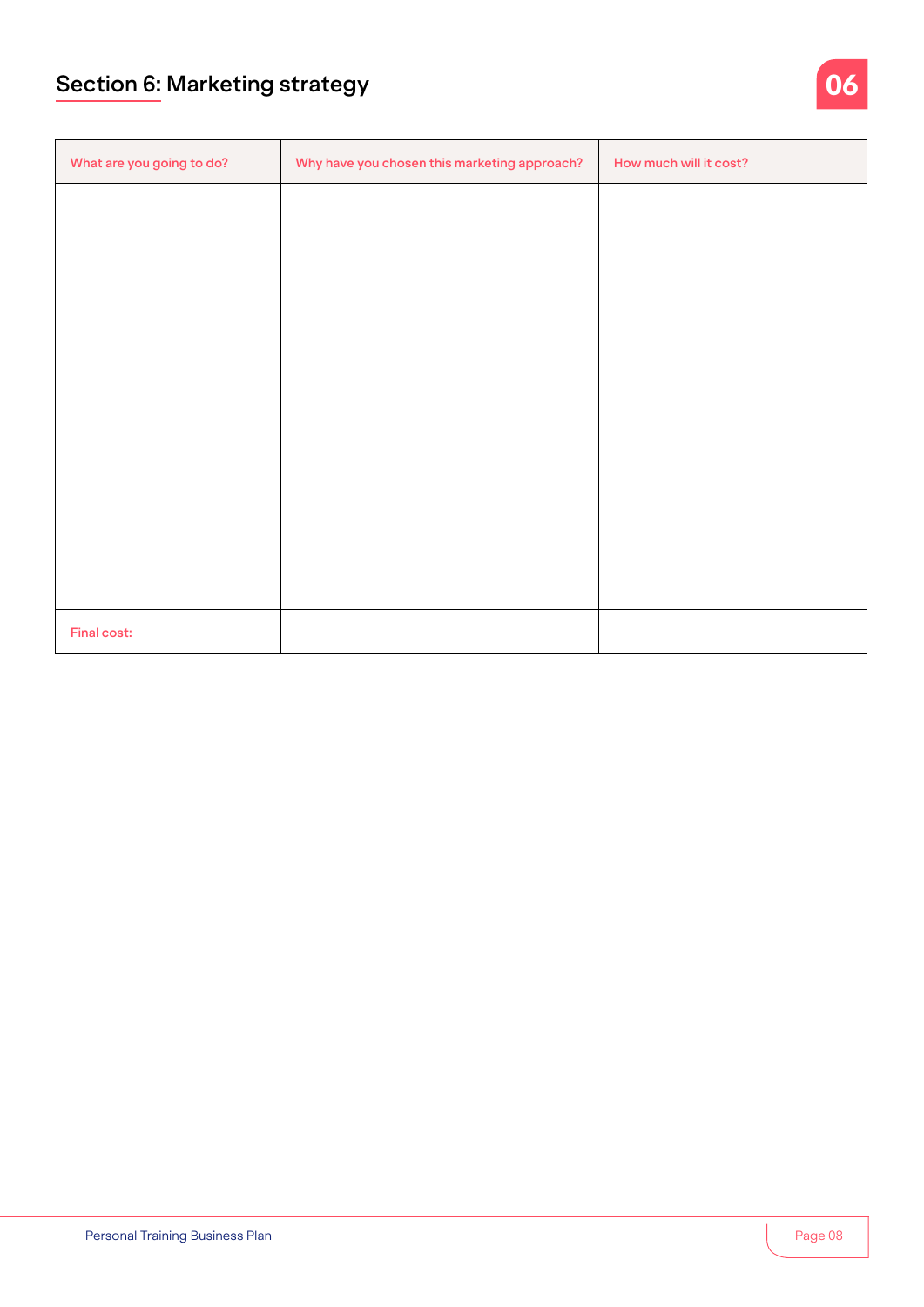## **Section 7: Competitor analysis**



#### 7.1 Table of competitors

| Name, location and business size | Product/service | Price | <b>Strengths</b> | Weaknesses |
|----------------------------------|-----------------|-------|------------------|------------|
|                                  |                 |       |                  |            |
|                                  |                 |       |                  |            |
|                                  |                 |       |                  |            |
|                                  |                 |       |                  |            |
|                                  |                 |       |                  |            |
|                                  |                 |       |                  |            |

#### 7.2 SWOT analysis:

| <b>Strengths</b> | Weaknesses     |
|------------------|----------------|
|                  |                |
|                  |                |
| Opportunities    | <b>Threats</b> |
|                  |                |
|                  |                |
|                  |                |

#### 7.3 Unique selling point (USP):

| <b>USP</b> |  |  |
|------------|--|--|
|            |  |  |
|            |  |  |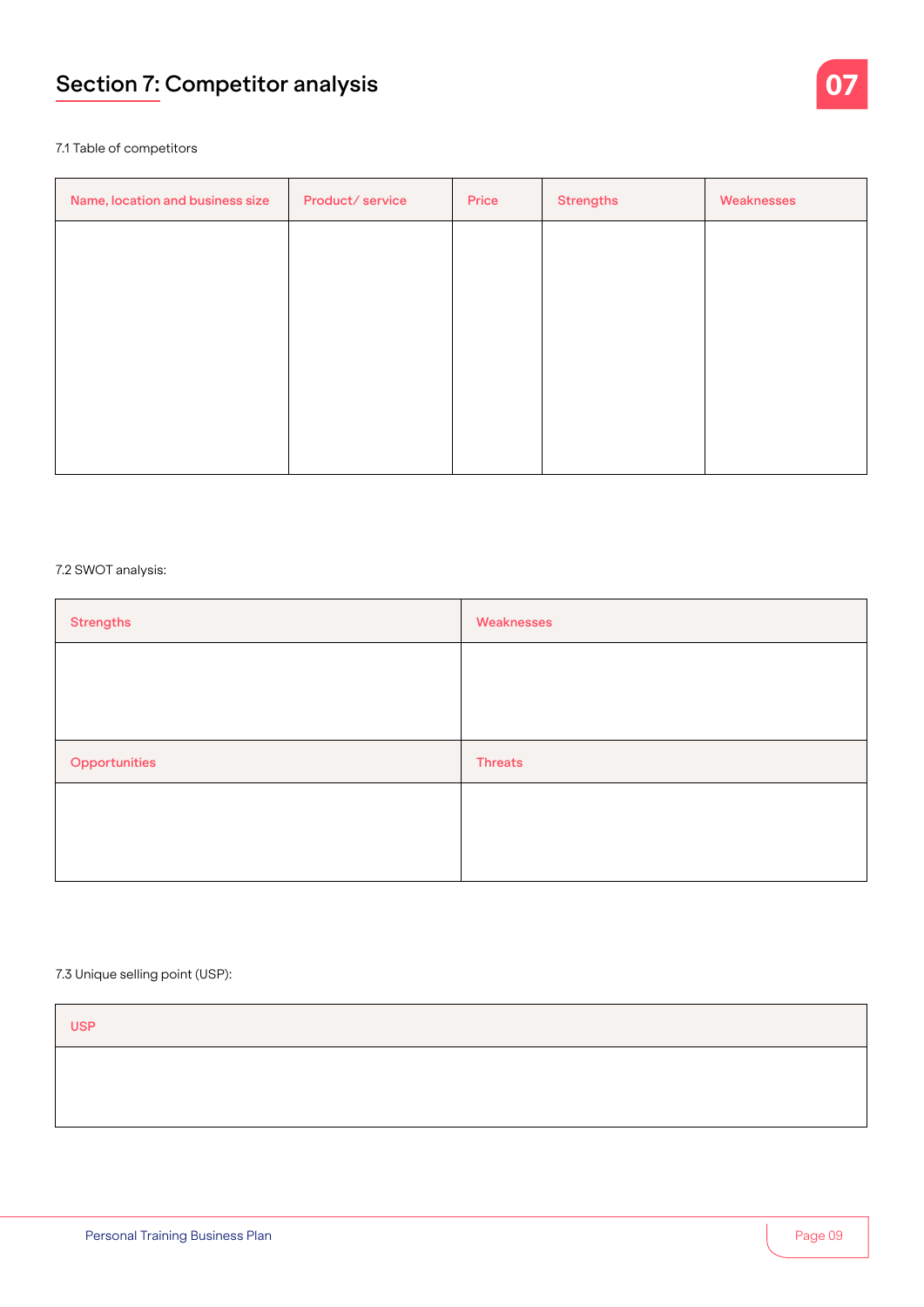| 8.1 Production:                |  |
|--------------------------------|--|
| 8.2 Delivery to customers:     |  |
| 8.3 Payment methods and terms: |  |

#### 8.4 Suppliers

| Name and location of<br>supplier | Items required and prices | <b>Payment arrangements</b> | <b>Reasons for choosing</b><br>supplier |  |  |
|----------------------------------|---------------------------|-----------------------------|-----------------------------------------|--|--|
|                                  |                           |                             |                                         |  |  |

| 8.5 Premises: |  |
|---------------|--|
|               |  |

#### 8.6 Equipment

|               |                | If being brought    |                       |       |  |  |
|---------------|----------------|---------------------|-----------------------|-------|--|--|
| Item required | Already owned? | New or second hand? | <b>Purchased from</b> | Price |  |  |
|               |                |                     |                       |       |  |  |

| 8.7 Transport:              |  |
|-----------------------------|--|
| 8.8 Legal requirements:     |  |
| 8.9 Insurance requirements: |  |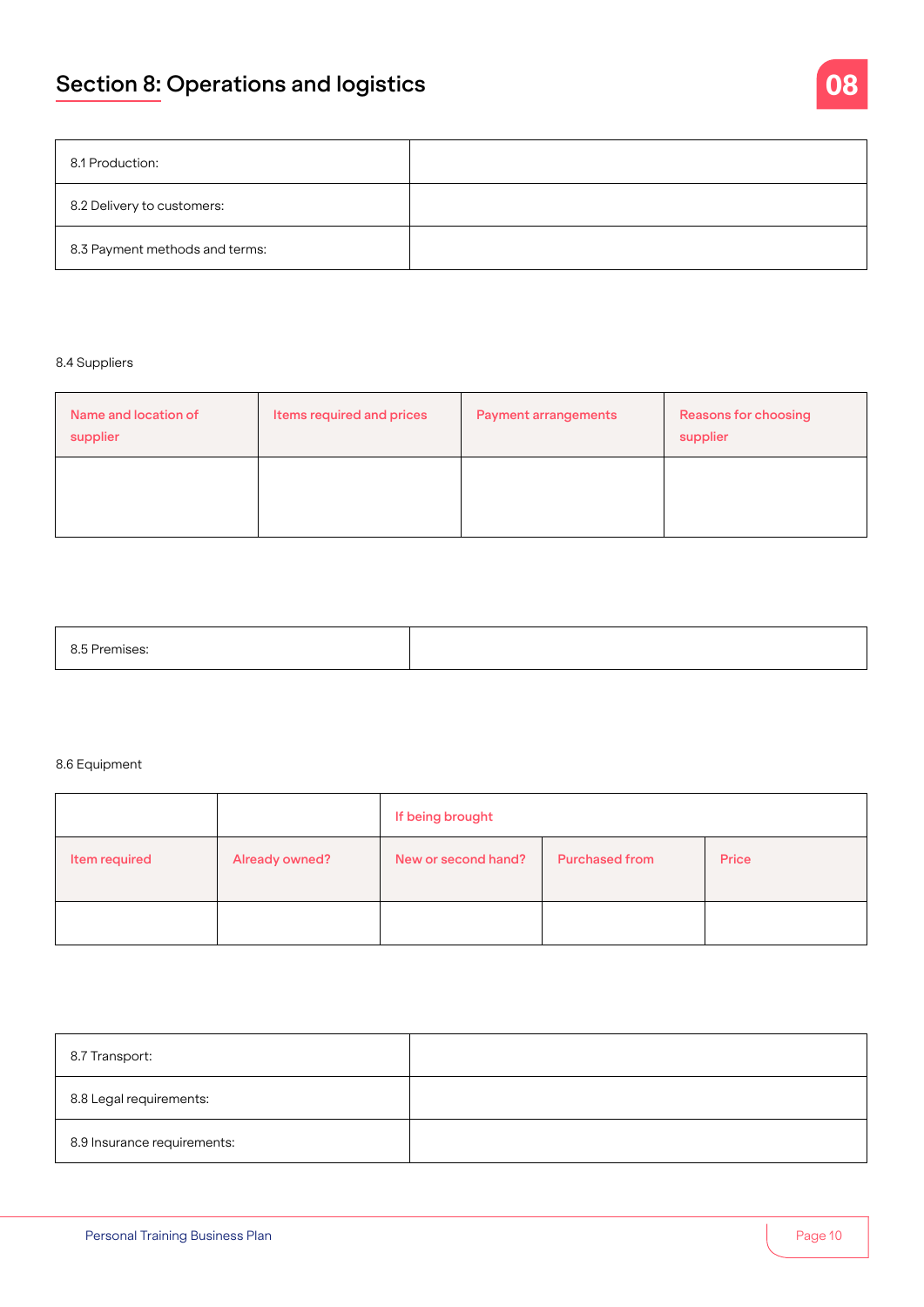## **Section 9: Costs and pricing strategy**

|                                                     | Production/service name:        |  |
|-----------------------------------------------------|---------------------------------|--|
|                                                     |                                 |  |
| $\boldsymbol{\mathsf{A}}$                           | Number of units in calculation: |  |
|                                                     |                                 |  |
| $\sf B$                                             | Product/ service components:    |  |
|                                                     |                                 |  |
| $\mathsf C$                                         | Components cost:                |  |
|                                                     |                                 |  |
| $\mathsf D$                                         | Total product/service cost:     |  |
|                                                     |                                 |  |
| $\mathsf{E}% _{\mathsf{H}}\left( \mathsf{E}\right)$ | Cost per unit:                  |  |
|                                                     |                                 |  |
| $\mathsf F$                                         | Price per unit:                 |  |
|                                                     |                                 |  |
|                                                     |                                 |  |
| ${\bf G}$                                           | Profit margin (£):              |  |
|                                                     |                                 |  |
| $\boldsymbol{\mathsf{H}}$                           | Profit margin (%):              |  |
|                                                     |                                 |  |
|                                                     |                                 |  |
| $\mathbf{I}$                                        | Mark up (%):                    |  |
|                                                     |                                 |  |
|                                                     |                                 |  |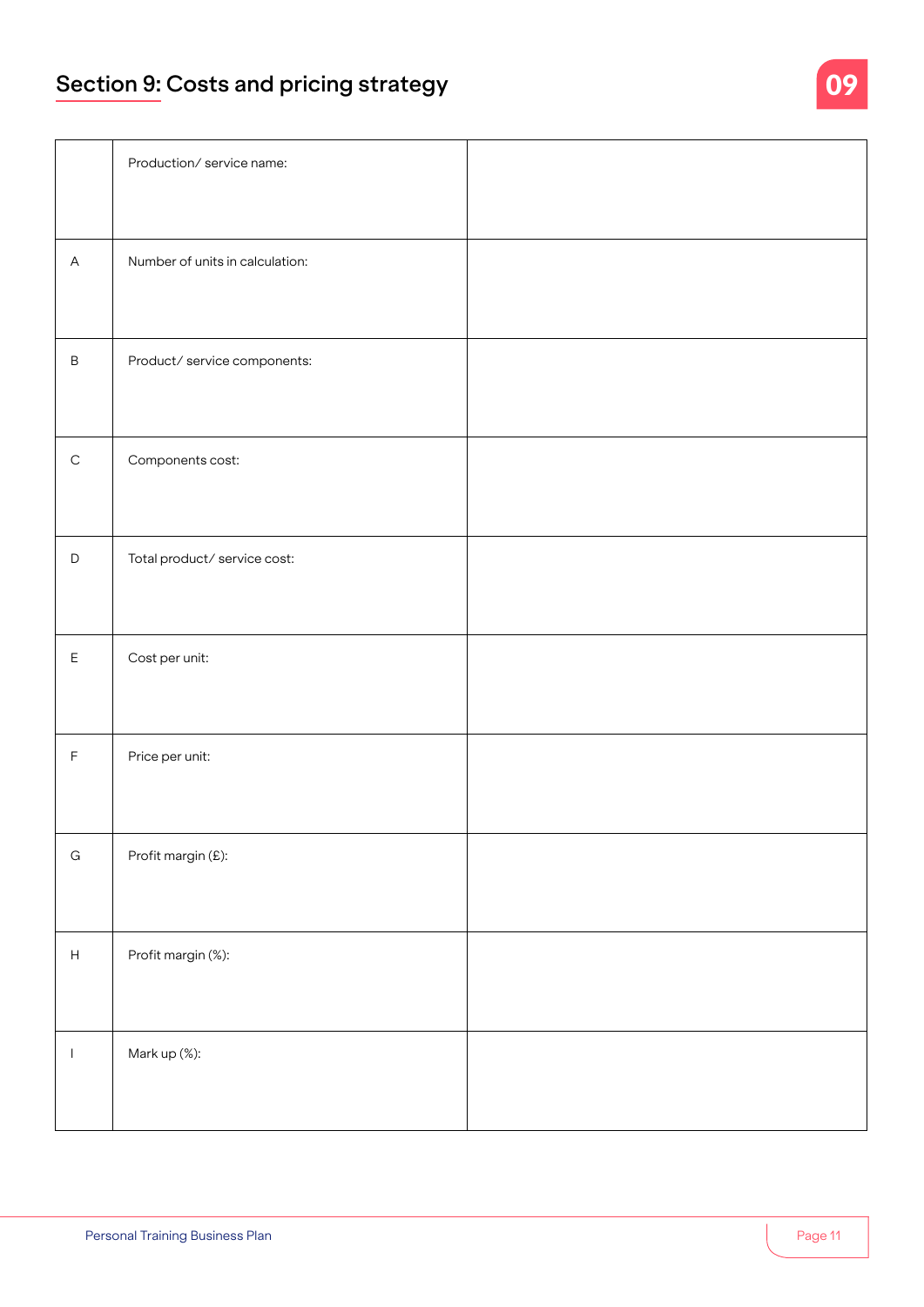# **Section 10: Financial forecasts**



10.1 Sales and costs forecast

|              | Month                                | $\mathbf{1}$ | $\overline{2}$ | $\overline{3}$ | $\overline{4}$ | $\overline{5}$ | $\,6\,$ | $\overline{7}$ | $\,8\,$ | $9\,$ | 10 <sup>°</sup> | 11 | 12 | Total |
|--------------|--------------------------------------|--------------|----------------|----------------|----------------|----------------|---------|----------------|---------|-------|-----------------|----|----|-------|
| $\mathsf{A}$ | Month<br>name:                       |              |                |                |                |                |         |                |         |       |                 |    |    |       |
|              | Sales<br>forecast:                   |              |                |                |                |                |         |                |         |       |                 |    |    |       |
| $\mathsf B$  | Product/<br>service:                 |              |                |                |                |                |         |                |         |       |                 |    |    |       |
| $\mathsf C$  | Product/<br>service:                 |              |                |                |                |                |         |                |         |       |                 |    |    |       |
|              | $\mathsf{Costs}\xspace$<br>forecast: |              |                |                |                |                |         |                |         |       |                 |    |    |       |
| $\mathsf D$  | Product/<br>service:                 |              |                |                |                |                |         |                |         |       |                 |    |    |       |

| Е. | Assumptions (seasonal trend changes) |  |
|----|--------------------------------------|--|
|    |                                      |  |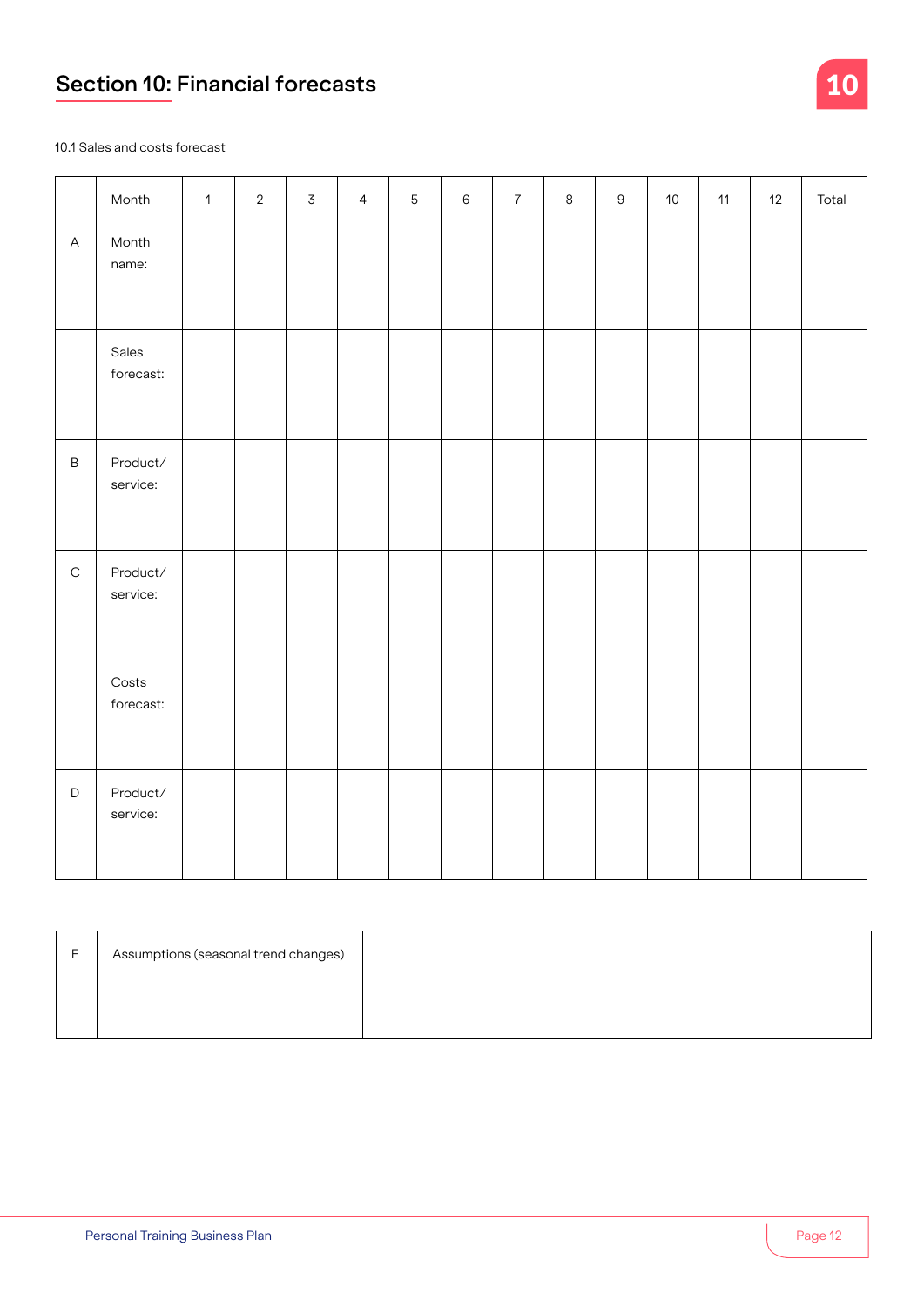| Item cost | What is included and how you worked it out | <b>Total cost</b> |
|-----------|--------------------------------------------|-------------------|
|           |                                            |                   |
|           |                                            |                   |
|           |                                            |                   |
|           |                                            |                   |
|           |                                            |                   |
|           |                                            |                   |
|           |                                            |                   |
|           |                                            |                   |
|           |                                            |                   |
|           |                                            |                   |
|           |                                            |                   |
|           |                                            |                   |
|           |                                            |                   |
|           |                                            |                   |
|           |                                            |                   |
|           |                                            |                   |
|           |                                            |                   |
|           |                                            |                   |
|           |                                            |                   |
|           |                                            |                   |
|           |                                            |                   |
|           |                                            |                   |
|           |                                            |                   |